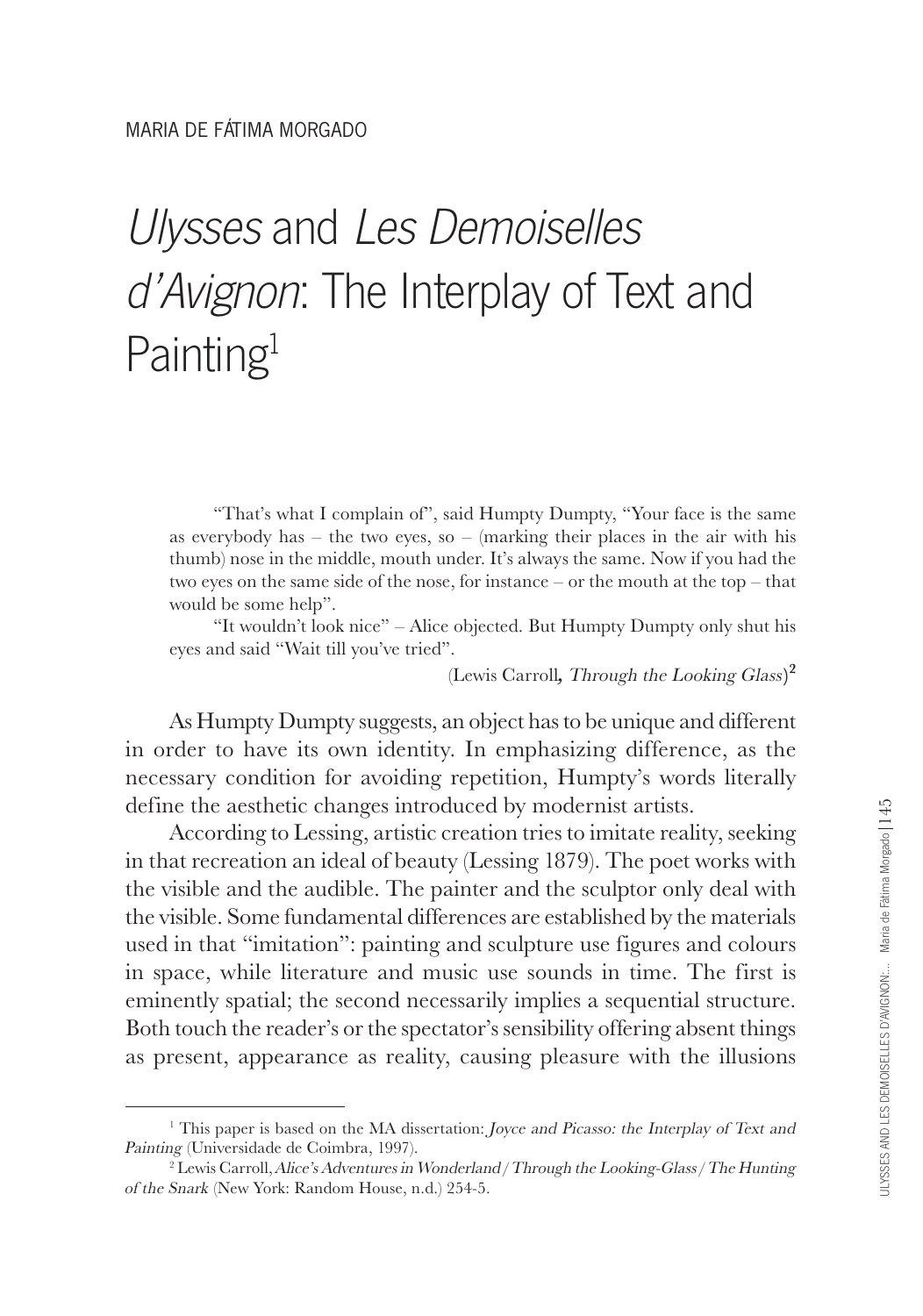created. However, as we have seen, the formal restrictions defined by these theories already admit the sensual nature of art and the time-space conditions underlying perception.

The exploration of forms and materials, in an attempt to transcend the constraints of verbal and pictorial language, achieves a striking expressiveness in James Joyce's Ulysses and Picasso's Les Demoiselles d'Avignon. By interweaving styles, these innovative works subvert conventional modes of representation, putting them in dialogue with each other, and producing a synthesis of aesthetic evolution in painting and in literature. Traditionally perceived as something atemporal, painting breaks with the Renaissance model and becomes an art of durée, taking account of the temporal dimension by multiplying perspectives and juxtaposing planes. Literature, for its part, becomes an art of stasis, exploring the spatial dimension of language, suspending narrative sequence, fragmenting points of view, juxtaposing elements, and giving the impression of simultaneity.

## **The painting**

Before looking at "a picture of Dublin", I will suggest a brief reading of Les Demoiselles d'Avignon. Indeed, it seems to me that the word "read" is particularly suited to the circumstances of decoding and interpretation required by a painting as a set of signs, an analogical code of forms and colours organized in space and apprehended as a sequence in time.

Let us begin with the title, for we tend to believe that titles explain paintings and provide the clues needed for the meanings of the aesthetic object. When Picasso showed the painting for the first time to a group of friends in 1907, Apollinaire named it "Le Bordel Philosophique", perhaps an allusion to Sade's homonym work induced by the "hatched" forms of "les demoiselles" (Rubin 1988: 376). Later, at the first public exhibition in 1916, at "Salon d'Antin" in Switzerland, André Salmon changed it to Les Demoiselles d'Avignon suggesting analogies with Velázquez's famous painting "Las Meninas". When Kahnweiler asked Picasso about it, he exclaimed: "That name really teases me. It was invented by Salmon. You know it was 'Le Bordel d'Avignon' since the beginning". And he also explained that Avignon was just a reference to the street in Barcelona where he used to buy his brushes and colours in his youth (Seckel 1988: 642).

The painting is conceived as a performance, a baroque mise-en- -scène, showing characters and forms on a fragmented surface. Blending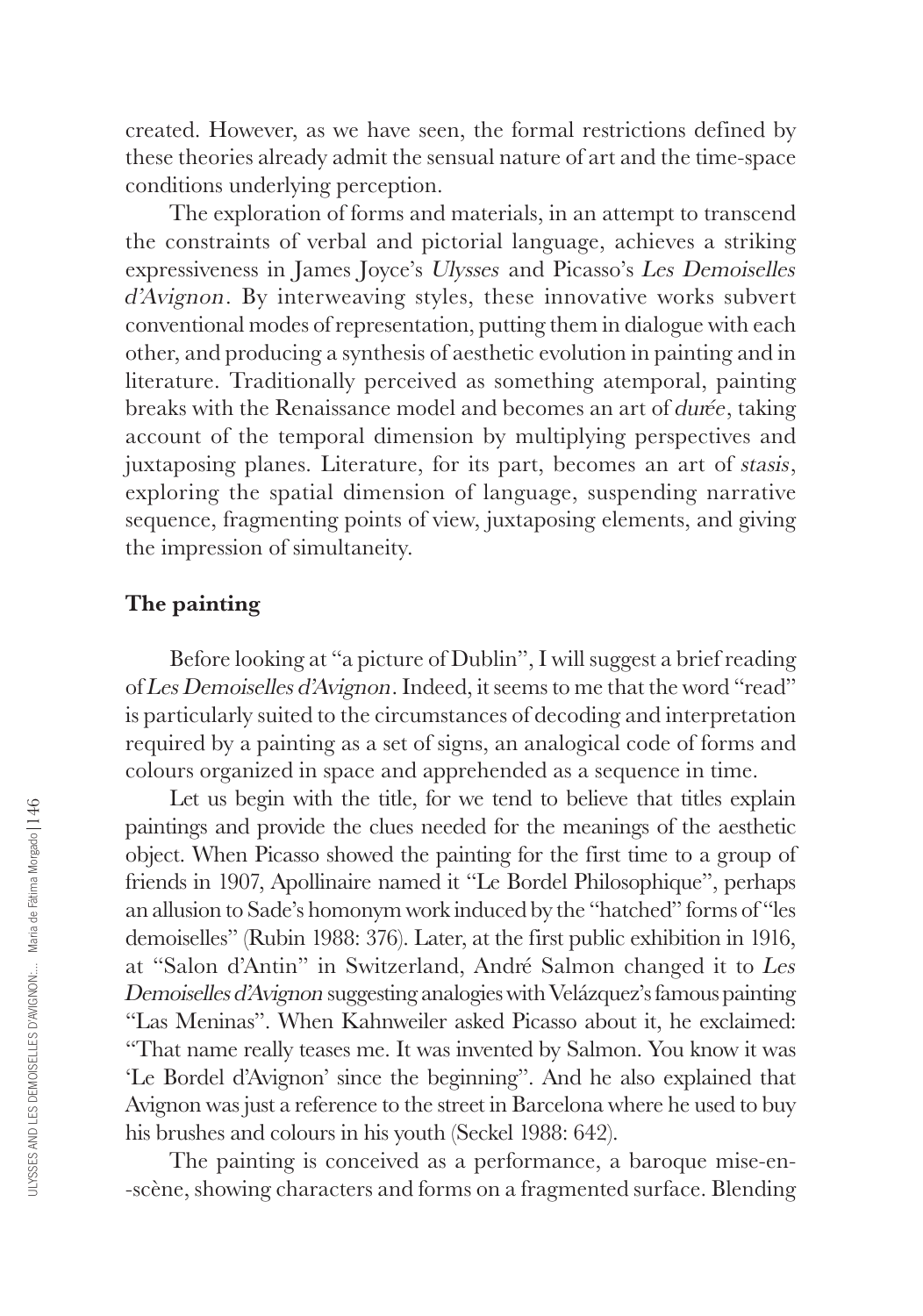different styles, such as El Greco's and Cézanne's, the pink and blue space is dominated by five naked women whose eyes insistently look into the spectator's eyes, causing a strong impression only comparable to the intense effect of Velázquez's "Las Meninas". We see ourselves "seen".

On the left side of the canvas, holding a curtain as if opening the scene, a woman in profile looks straight at us with her Egyptian eye. In a traditional pose of seduction, the central characters look intensively at us, their large eyes and ears evoking Iberian sculpture. On the right, between blue curtains, as she has just arrived, a mask-face keeps watching us with her black eye, while with the other she looks towards the left side of the composition. Defying the logic of traditional perspective, the last demoiselle stares outside the painting, her African mask placed at the top of her back.

Often considered to mark the beginning of the aesthetic movement later called Cubism, this painting was subjected to radical changes during the last stage of its composition: the final two demoiselles became deformed by the juxtaposition of different planes, mimicking our virtual movement around them and thereby adding a temporal dimension to the painting.

Reinforcing intimacy with the spectator, a half-table, boat-like, offers up a plate of fruit and establishes the contiguity between the space inside and outside the canvas, as if inviting us to sit down and enjoy the trip.

The sketches and studies produced before and during the composition of the painting describe the different steps taken towards the development of this new visual language. The early studies included two male figures, a student and a sailor. The first held the curtain open, and held a book and a crane in his right hand – before being changed into the Egyptian demoiselle; the second sat amongst the women, eating and drinking, before growing old and disappearing, leaving his place to us. The final version shows, as a palimpsest, the changes that occurred since the beginning.

The spectator or reader is a sort of Ulysses, who is supposed to face these sirens' silent eyes and assume his role as an active participant, instead of trying to escape from their charms. One must adopt the rule enounced by Stephen Dedalus in "Proteus": "Shut your eyes and see" (U 3:9). And what are we supposed to see? Perhaps, the equivalent in the text to the "fourth dimension" in painting:3

<sup>3</sup> In a letter to Kahnweiler, Picasso claimed that when Leo Stein saw "Les Demoiselles" for the first time, he said mockingly, "That's the fourth dimension" (Cousins/Seckel 1988: 567).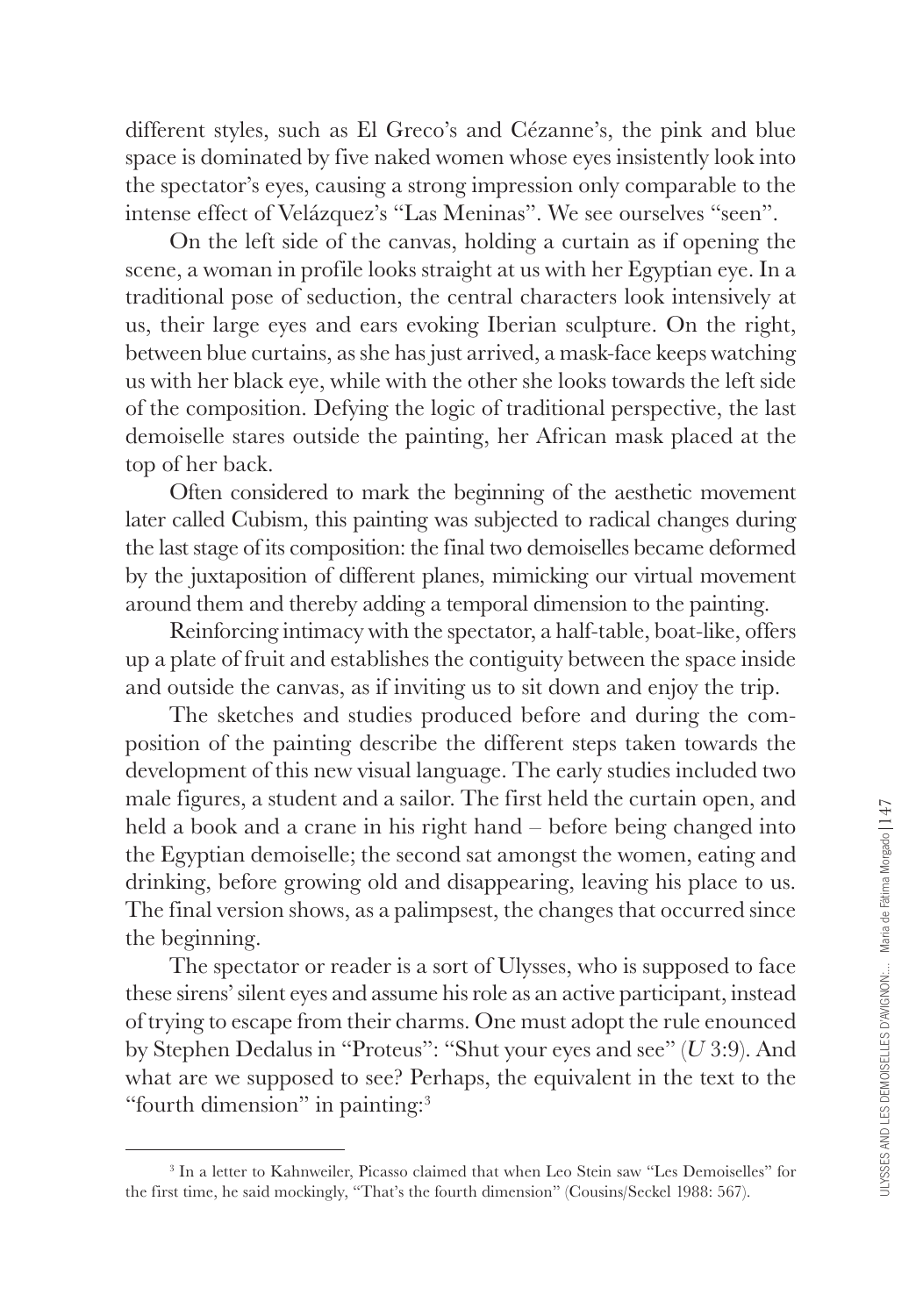Signs on a white field. Coloured on a flat: that's right. Flat I see, then think distance, near, far, flat I see, east, back. Ah, see now! Falls back suddenly, frozen in stereoscope. Click does the trick.  $(U 3: 418-420)^4$ 

## **The text**

James Joyce seems to have been keenly aware of the questions raised in the visual arts by the modernist revolution, and especially their implications for the novel. Although he once said "Painting does not interest me", the truth is that Joyce used to take photographs of certain paintings so he could observe them attentively "up near a window like a myope reading small print" (Budgen 1972: 189). "At the end of his examinations he would always attribute to the painting the qualities it in fact had" (Budgen 1972: 190), concludes the artist Frank Budgen, one of Joyce's closest friends, and the only one with whom he discussed Ulysses in detail. He even gave Budgen a copy of the Futurist Manifesto and introduced him to Wyndham Lewis' painting. Furthermore, one of the sources through which Joyce made contact with modernist aesthetic changes was certainly The Egoist, the magazine where A Portrait of the Artist as a Young Man was periodically published.

Thus, when he set out to parody romance in "Nausicaa", he also parodied the conflicting pictorial norms of his day. His scheme for Ulysses designates painting the "art" of this chapter. It is not only because of the elements marked with the exclamation "Tableau" or the fact that the heroine, Gerty McDowell, likens the sea to chalk painting on pavement. These and the few other pictorial references in chapter hardly warrant its dedication to the art of painting. Rather, the entire structure of the chapter "evokes the situation of pictorial perception, and explores this situation in the light of the modernist 'shift' in norms" (Steiner 1991: 124). "Nausicaa" is essentially pictorial because we are always made to feel conscious of the ambient around Bloom, Gerty and her friends.

Playing with concepts of time and space, with polyperspectivism and the effects of light and colour, the text acquires a plastic and dramatic unity. Strategies and characters explored before and after this chapter converge here: Stephen's thoughts about time and space, and the visible

<sup>4</sup> The abbreviations of Joyce's works used here are those commonly adopted in specialist studies.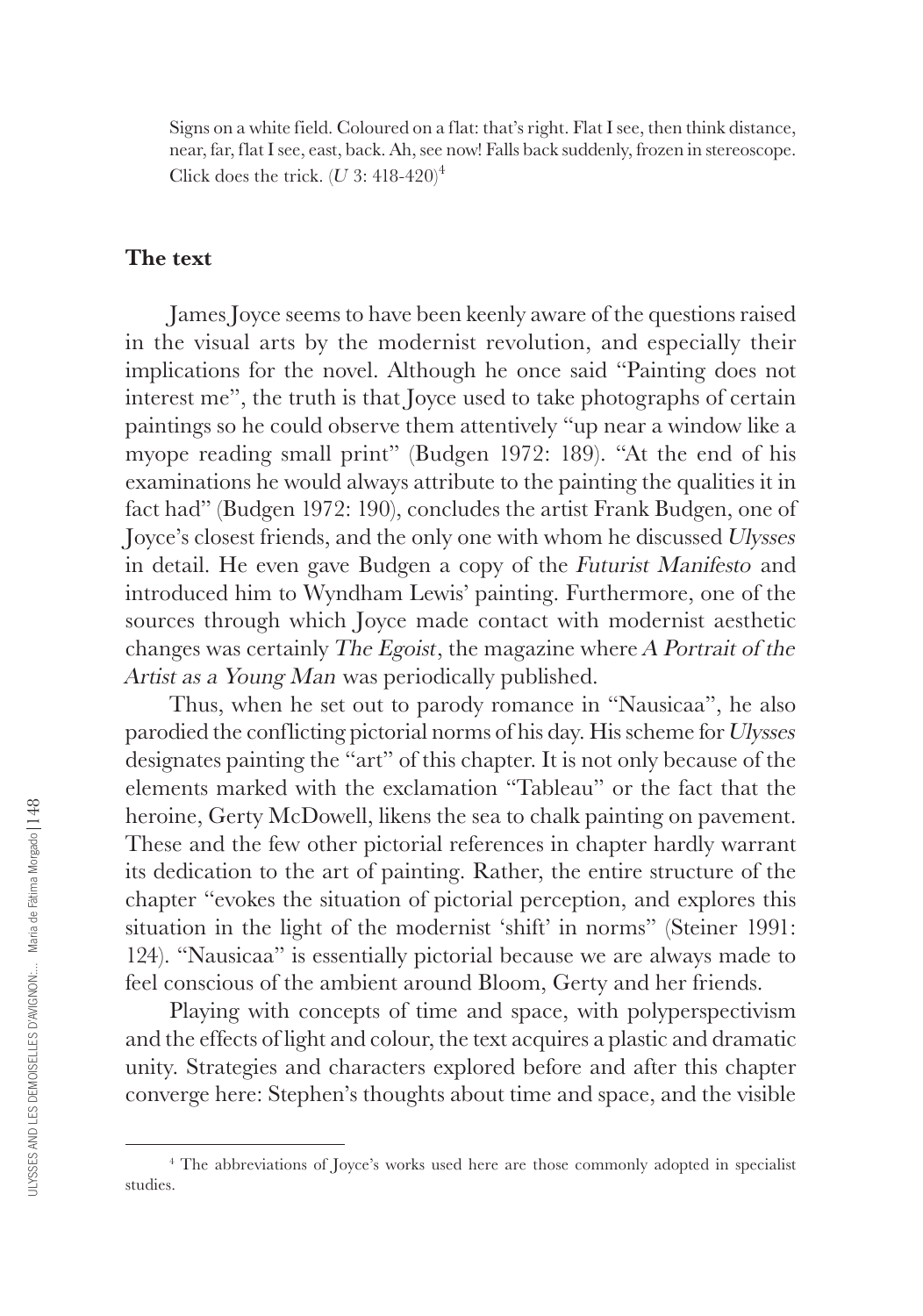and audible in "Proteus"; the fragmentation of space, effects of collage, and combination of forms and colours to "catch the eye" of "Aeolus"; the weaving of labyrinthine notions of time and space and parallactic vision of "Wandering Rocks"; the parody of literary models and pastiches of styles developed in the "Oxen of the Sun"; and the display of polymorphic tableaux of "Circe".

Several sketches and studies preceded "Nausicaa", not to mention the changes that occurred during the composition of this chapter. It is worthwhile, I think, to consider here the impressionistic moment presented at the end of the fourth chapter of A Portrait of the Artist, because the two episodes are made up with the same touches. "Nausicaa", says Fritz Senn, "continues the familiar technique of A Portrait, the repetition of an earlier event in a rearrangement, with a change of tone and a new slant" (Senn 1977: 286). In a similar seaside scenario painted with the changing colours of dusk, Stephen watches a girl wearing a blue dress, idealizing her simultaneously as a "madonna" and as a siren. Moreover, Stephen's contemplative ecstasy leads him to a vision of a fragmented and distorted image of vibrations of light and colours, a "new" world announced as theory and expression of a new textual and pictorial language: "His soul was swooning in some new world, fantastic, dim, uncertain as under sea, traversed by cloudy shapes and beings. A world, a glimmer, or a flower?"  $(P 157)$ .

"Nausicaa" is dominated by the interplay of durée and stasis: time is represented by the changing colours of dusk and Bloom's stopped watch. Space is composed of other spaces: the beach, the chapel, and other spaces evoked either by Gerty or Bloom. And light, on which depends the visibility of space and objects, "Colours depend on the light you see" (U 13: 1132), is also the reference to calculate the time, "he thought it must be after eight because the sun was set"  $(U 13: 547-548)$ .

The plot of "Nausicaa" is an interchange between an observer and a subject, the components of the traditional model; however, Joyce shows that the two roles are interchangeable. "It was a kind of language between us" (U 13: 944). Bloom watches Gerty seated on the beach. Gerty watches Bloom watching her. Each creates the other by creating the other's response, inducing him or her to display or to desire. And the reader is given the privilege of having a multiple perspective of characters and spaces, but also the responsibility of completing the panel, assuming his role as an active participant, like the spectator before Les Demoiselles d'Avignon.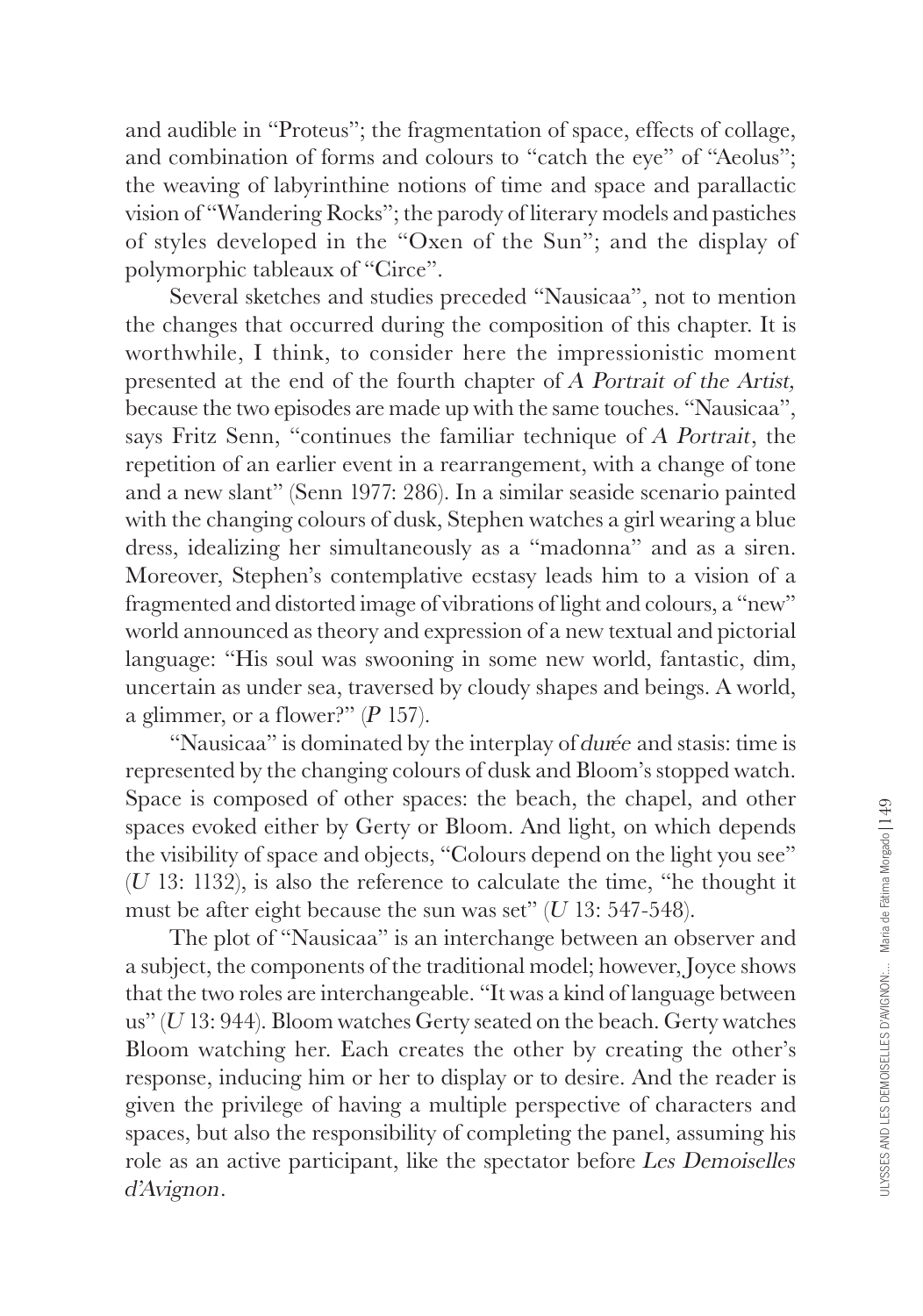In a sort of paradise scene, we find our Ulysses facing the charms of a Nausicaa, after having escaped from the hostile atmosphere of "Cyclops" by ascending to heaven as a messiah. Several demoiselles are gathered here, "the lovely seaside girls" (U 13: 906): Gerty, Cissy, Edy, Martha, Molly and Milly, the last three brought to action by Bloom's memory. There is also a sailor and a student. The first, almost invisible at the beginning, is represented by Bloom. The second, Stephen, is virtually present through the paper he left on the beach, in the morning, in "Proteus", found by Bloom by the end of the chapter, as if answering Stephen's questions: "Who watches me here? Who ever anywhere will read these written words?"  $(U_3: 414-415)$ .

But the parallelism between "Proteus" and "Nausicaa" goes far beyond the coincidence of space, Sandymount beach. In the first one, devoted to philology, Stephen shuts his eyes to the morning light to see the essence of things, exploring the temporal and spatial dimensions of textual language. And Bloom, in the second one, wonders about visual language and the combination of colours, forms, light and framing. Both concentrate on the girls present on the beach at different moments, but only Bloom embarks on the erotic mirages displayed by Gerty. Stephen's "pale vampire" incarnates on Gerty, "A vamp on her stockings"  $(U \ 13)$ : 1022).

"But who was Gerty?"  $(U 13: 78)$  asks the conspicuous "arranger" (Hayman 1970: 70-78), playing the narrator and imitating her style. The first close-up gives her the status of heroine. Long and detailed descriptions lampoon old-style romance and traditional pictorial models: "a fair specimen of winsome Irish girlhood". Thus, when we move from distance to closeness, as if a spectator before a painting, we have a general view before seeing any particular details: her pose "lost in thought, gazing far away into the distant sea", "a languid queenly hauteur"; her silhouette "slight and graceful"; her face "almost spiritual in its ivorylike purity"; her mouth "a genuine Cupid's bow"; her eyes "the bluest Irish blue, set off by lustrous lashes and dark expressive brows" (U 13: 79-113).

Beginning as examples of art as imitation, Gerty's portraits gradually become illustrations of art as illusion and spectacle, while Bloom's creations evolve from art as illusionism to a distorted and composite mirror, like "the cracked looking-glass of a servant" imagined by Stephen  $(U 1: 146).$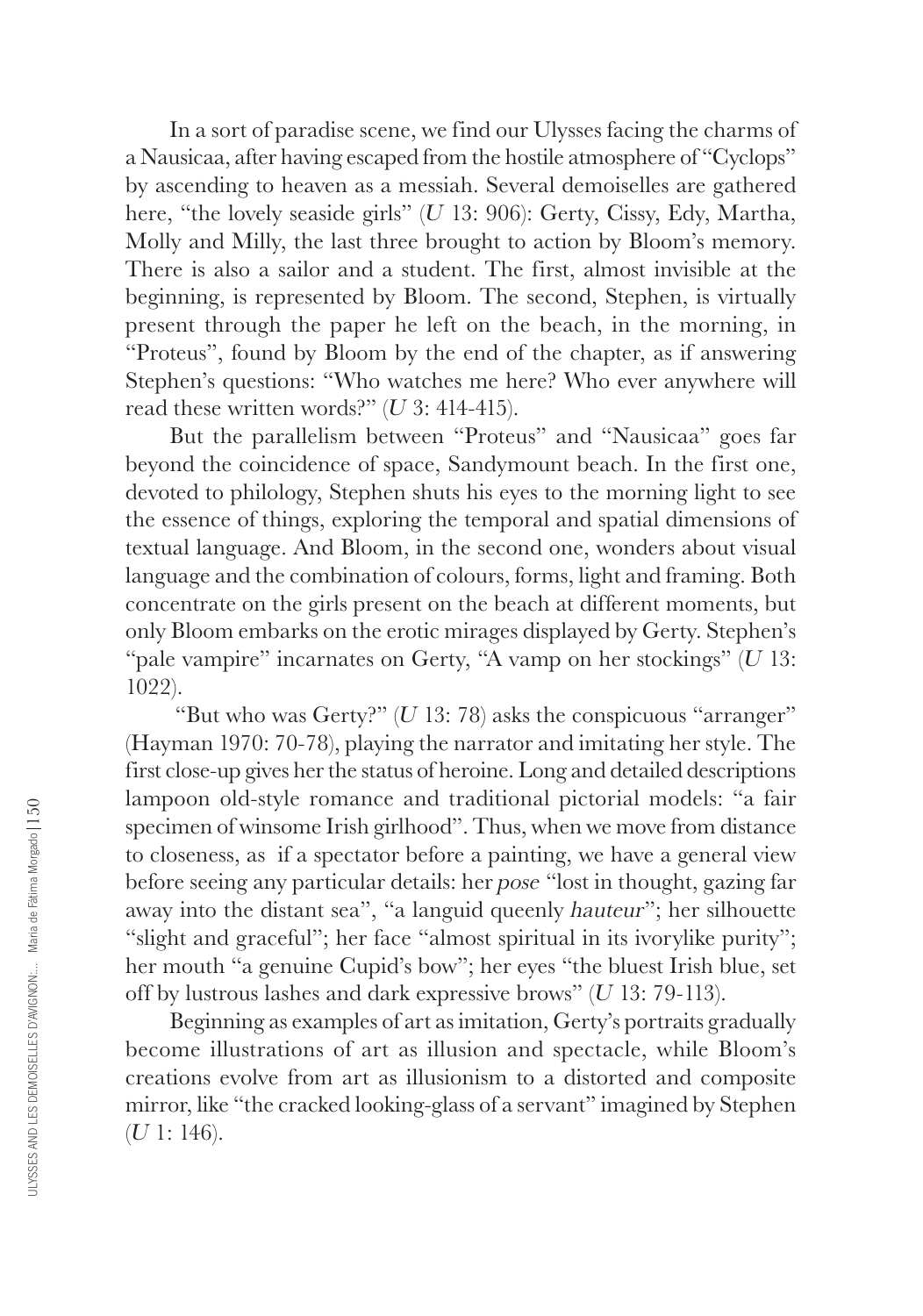The images displayed in Gerty's mind dramatize the ideal moments of her story: "her day dream of a marriage" and honeymoon, her husband, "tall with broad shoulders", "glistening white teeth under his carefully sweeping moustache", her ideal home, and a perfect domestic life in Victorian style  $(U13: 238-242)$ . We are made to see Gerty's collage of romance clichés as both ridiculous and pathetic. Her images emerge as pastiches of stereotyped heroines of popular novels or inspired in women's magazines of the time. In fact, during the composition of this chapter Joyce asked Mrs. William Murray to send him "a bundle of other novelettes and any penny hymn-book you can find as I need them" (SL: 247).

Transferring to Bloom the role of spectator, first idealized to be performed by Reggy Willy, she also transfers her dreams, turning him into a mixture of clichés: "Here was that she had so often dreamed"  $(U)$ 13: 427-428): "dark eyes", "pale intellectual face", "moustache", "a foreigner" like "the photo she had of Martin Harvey, the matinee idol" (U 13: 415-416).

Gerty's romantic readings of her hero ironically depict the modes of pictorial representation centered on the "arrested moment", "a story of a haunting sorrow was written on his face"  $(U 13: 429)$ :

There was the all important question and she was dying to know was he a married man or a widower who had lost his wife or some tragedy like the nobleman with foreign name from the land of song had to have her put in a mad house, cruel only to be kind.

(U 13: 656-659)

As the emotional intensity grows, the syntactic structure becomes more fluid, affected by the juxtaposition of different elements. Fragments of images from the ritual inside the chapel, sights of Gerty's companions and, obviously, of Bloom, create a composite surface producing the effect of parallactic vision. The fireworks not only stress the climax as an orgasmic metaphor, but they also symbolize the fusion of sound, image, time and space. For a while, the voices of the "arranger", Gerty and Bloom congregate, till the moment the heroine offers her last "tableau" showing in movement a facet invisible in static poses: "Tight boots? No. She's lame! O!" (U 13: 771).

The vision of her "jilted beauty" ends suddenly the enchantment produced by the illusions when she was on show. As a consequence, it makes Bloom ponder on the way he was induced to idealize the model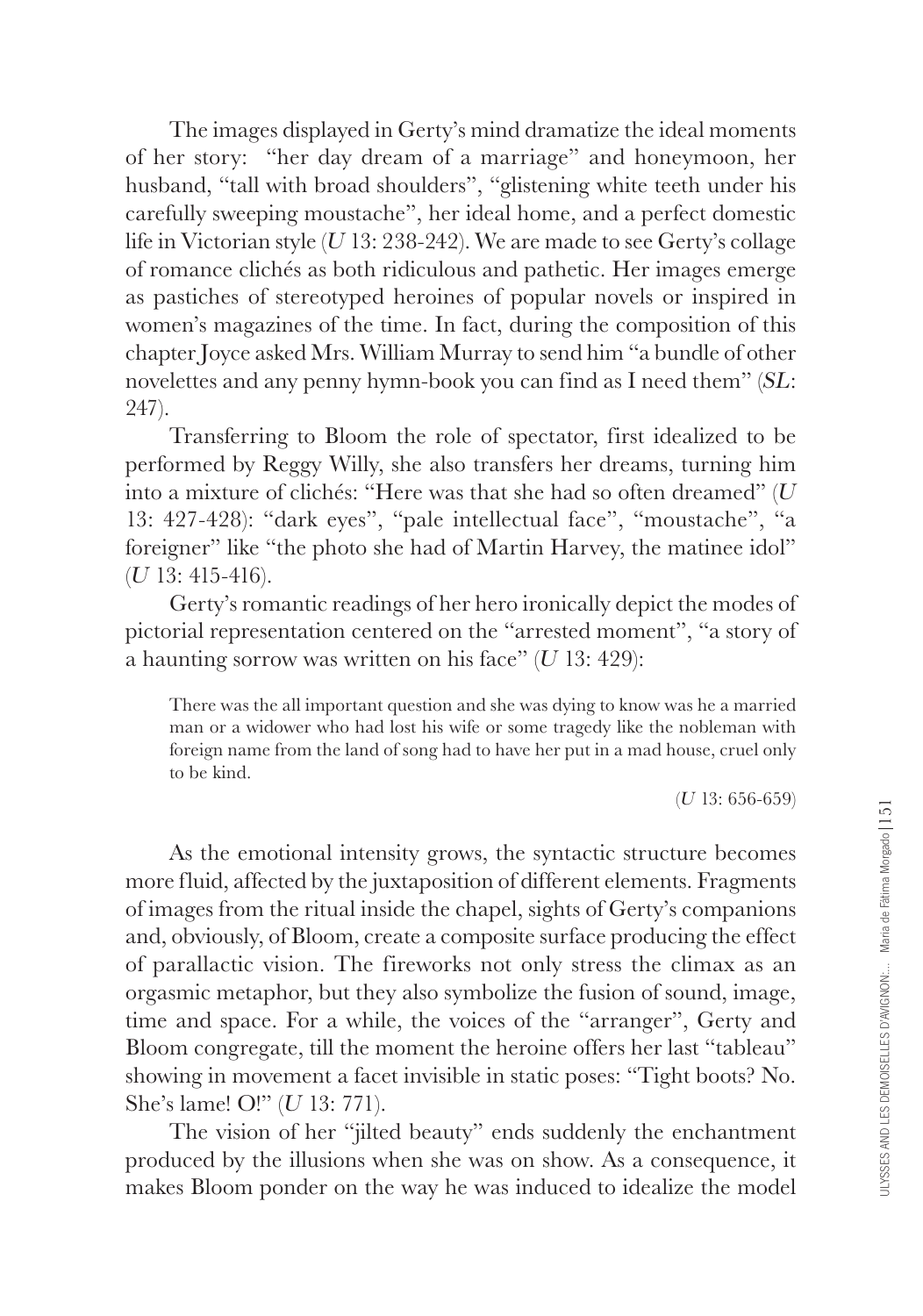and how he helped, as a spectator, in the cobuilding of mirages. Turning from his visual possession of Gerty, Bloom remembers his courtship of Molly and wishes he had a full length oil-painting of her then. So, he recreates a portrait of Molly adding facets of Martha, Milly, Gerty, Edy, Cissy: "All tarred by the same brush. Wiping pens on her stockings"  $(U$ 13: 949-950), "Same style of beauty" (U 13: 1222). Past, present and future converge "frozen in stereoscope":

Open like flowers, know their hours, sunflowers, Jerusalem artichokes, in ballrooms, chandeliers, avenues under the lamps. Nightstock in Mat Dillon's garden where I kissed her shoulder. Wish I had a full length oilpainting of her then. June that was too I wooed. The year returns. History repeats itself. Ye crags and peaks I'm with you once again. Life, voyage round your little world.

(U 13: 1089-1096)

History repeats itself "with a difference": we are allowed to see Bloom's fragmentary recreation of events and how he helped in the composition of his image anticipating the effect he would like to produce. "Ought to attend my appearance my age. Didn't let her see me in profile" (U 13: 836). Making a self-portrait, he imagines himself the hero of the story amazingly identical to the one idealized by Gerty, "like the nobleman with a foreign name", "The Mystery Man on the beach, prize titbit story by Leopold Bloom"  $(U 13: 1060)$ :

Here's the nobleman passed before. Blown in from the bay. Just went as far as turn back. Always at home at dinnertime. Looks mangled out: had a good tuck in. Enjoying nature now. Grace after meals. After supper walk a mile. Sure he has a small bank balance somewhere, government sit. Walk after him now make him awkward like those newsboys me today. Still you learn something. So long as women don't mock what matter? That's the way to find out. Ask yourself who he is now. See ourselves as others see us.

(U 13: 1053-1059)

For Gerty, he was her "dreamhusband". For Bloom, she was "a dream of wellfilled hose"  $(U13: 793)$ . Considering women and the art of seducing, he compares to pictorial language the effects of light, colour and perspective "to catch the eye". The result seems a curious version of Les Demoiselles d'Avignon:

Must have stage setting, the rouge, costume, position, music. Name too. Amours of actresses. Nell Gwynn, Mrs Bracegirdle, Maud Branscombe. Curtain up. Moonlight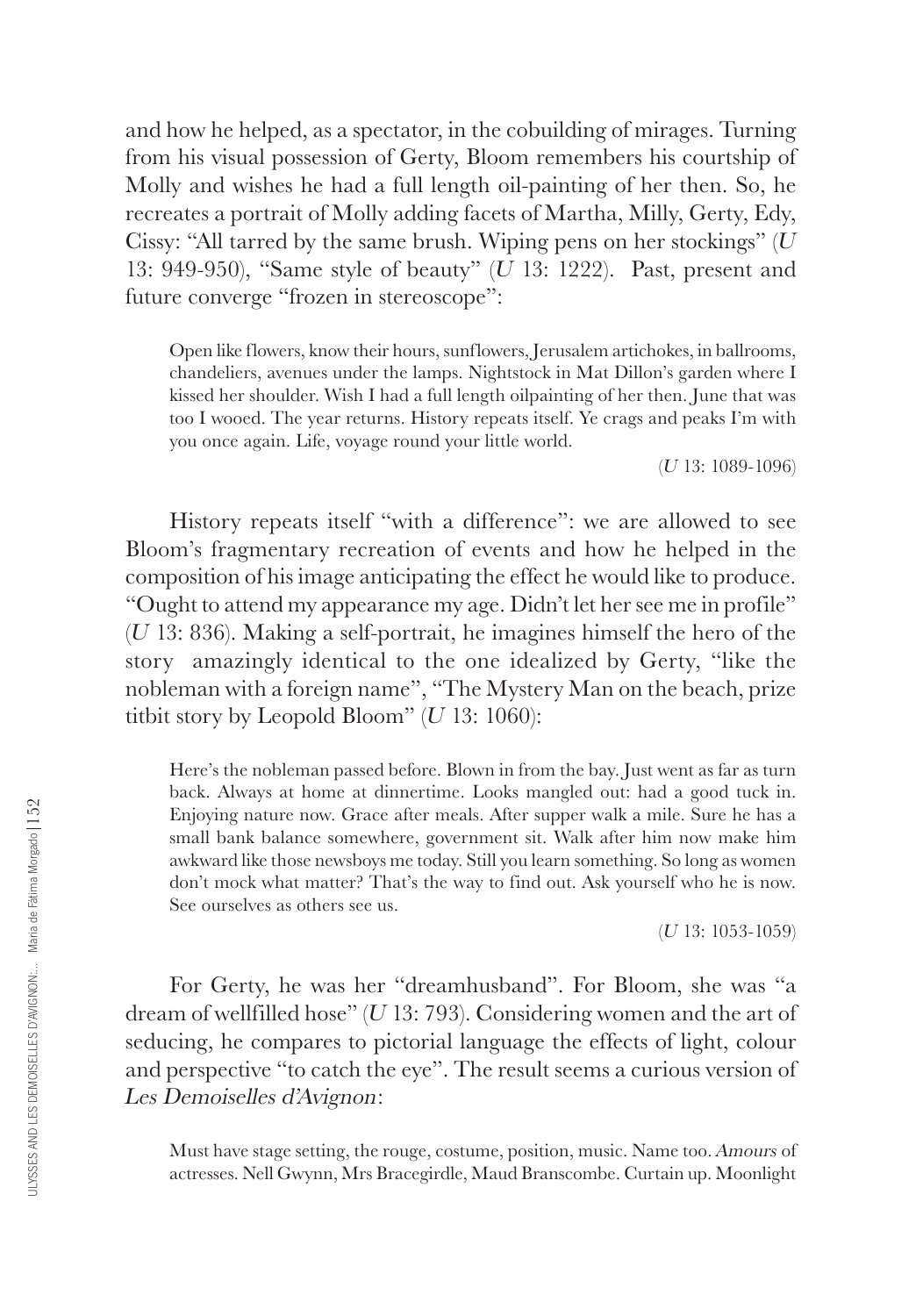silver effulgence. Maiden discovered with pensive bosom. Little sweetheart come and kiss me.

(U 13: 855-859)

Art as imitation or mirror is transformed into a distorted and composite image of the model or reality being represented. "I want (…) to give a picture of Dublin so complete that if the city one day suddenly disappeared from the earth it could be reconstructed out of my book", said Joyce to his friend Budgen (Budgen 1972: 69).

Characters and spaces made up of a mosaic of details and facets oblige the reader to shift from closeness to distance and to establish relations and meanings between the various elements in order to achieve a global vision, similar to that required of the spectator before a cubist canvas. The intense visual impact turns the reader into a spectator, underlining the return to the concept of art as spectacle and epiphany.

Words? Was it their colours?

## **References**

BUDGEN, Frank (1972). James Joyce and the Making of Ulysses. London: Oxford University Press.

HAYMAN, David (1970). Ulysses: The Mechanics of Meaning. Madison: University of Wisconsin Press.

COUSINS, Judith & Hélène Seckel (1988). "Élements pour une chronologie de l'histoire des Demoiselles d'Avignon", Hélène Seckel et al. (eds.), Les Demoiselles d'Avignon. Paris: Éditions du Musée Picasso.

JOYCE, James (1989). A Portrait of the Artist as a Young Man [1916], ed. by Richard Ellmann. New York: Viking Press.

JOYCE, James (1963). Selected Letters of James Joyce, ed. by Richard Ellmann. New York: New Directions.

JOYCE, James (1986). Ulysses [1922]. The corrected text edited by Hans Gabler with Wolfhard Steppe and Claus Melchior. London: Penguin Books.

LESSING, Gotthold Effrainn (1879). Selected Prose Works of G. E. Lessing, Ed. by Edward Bell. London: G. Bell.